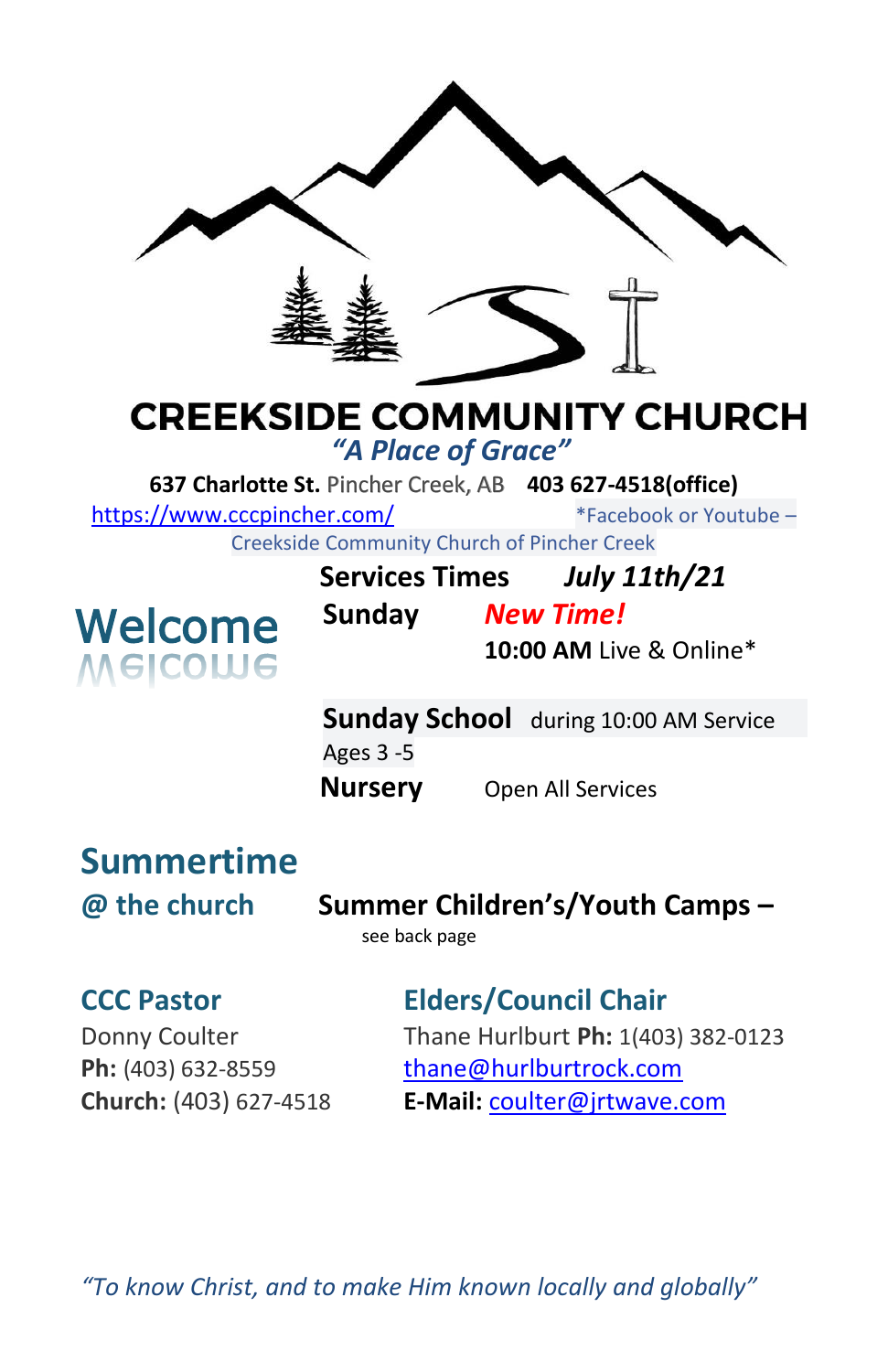### **Ministries & Outreach**

**Community** Joy Hurlburt *Deacon Congregational Care 403 330-5399*, [joy@hurlburtrock.com](mailto:joy@hurlburtrock.com)

**Missions** – leader and volunteers needed now – if you feel called to serve in this area of ministry, please speak to Pastor Donny

# **Prayer Needs** Pastor Donny

#### **Youth Ministry 'Holy Rollers' Youth**

Leaders: Lachlan Terpstra Chelsea & Eli Barton **Ph: 403-339-0879 Ph: 403-795-2733**

## **Today's Worship Service**

**Welcome and Announcements** Pastor Donny & Thane

*We praise God that our coming together in worship and fellowship is now back to 'normal'. With one important exception: Summer services start at 10:00 a.m.* Did you commit last Sunday to pray for one of the young people who come to church and/or 'Holy Rollers'? In the foyer is a fishing net – look for lights and pictures. Prayerfully select one picture – one youth – to be your's. Remember to pray in earnest for their faith in Jesus Christ

*Today* **is Picnic Day right after church. Join us on the back lawn, reconnect, and enjoy the lunch provided for you**

**Worship:** *Led by Dana, Dawna, Debbie and Nathan Alive God So Loved Evidence It is Well*

#### **through Prayer and Praise** *Led by Pastor Donny*

- o Pray for farmers and ranchers who lost crops and gardens to last Monday's damaging hail storm, while others are on alert for possible field fires and face low yields because of drought
- $\circ$  The president of the Baptist World Alliance asks us to pray for the over 100 youth abducted from a Baptist school in Nigeria this past week
- o CBM partners in Cuba are asking for prayer for healing and strength as that country has over 28,000 Covid cases, few are vaccinated, medicines and PPE are in short supply. CBM will support as it can – prayerfully consider donations to help

**Offerings Options - box** on back table, **Mail** - CCC Box 757, Pincher Creek T0K 1W0. **Auto-debit** or **e-transfer** – [ccctreasurer20@gmail.com](mailto:ccctreasurer20@gmail.com) **Benevolent offering** - box also on back table or add to your auto debit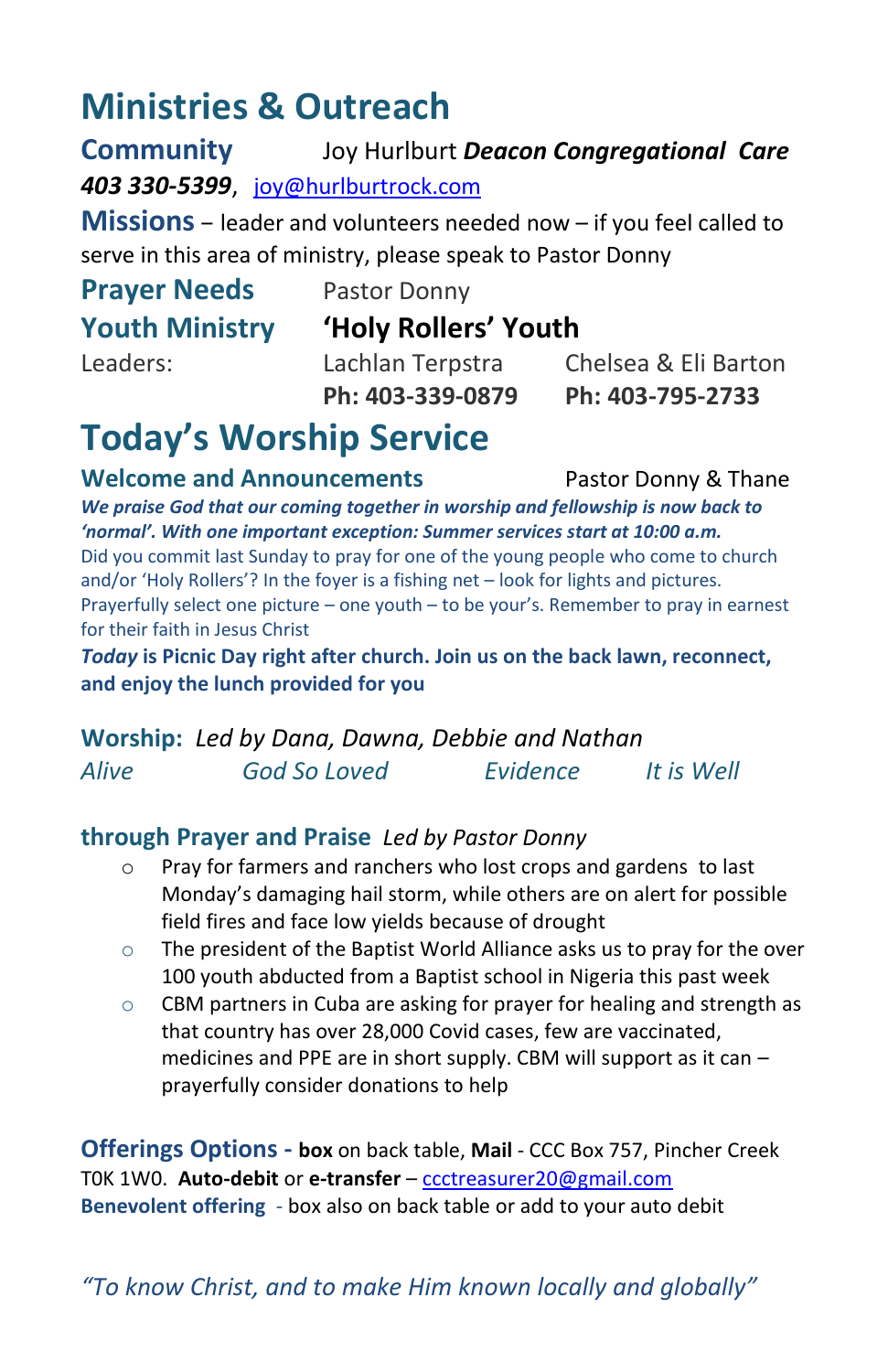### **Today's Message Notes . . .**

#### **I. Uniqueness of God**

- A. Infinite measureless
- B. Unchangeable immutable
	- Decrees vs warnings
- C. Eternal he has no beginning and no end he is eternal

#### **II. Underlying His uniqueness is His Holiness - Thomas Brooks**

- A. God's holiness and His nature are not two things, they are but one. God's holiness is His nature, and God's nature is His holiness.
- B. Holiness in angels and saints is but a quality, but in God it is His essence. Thomas Brooks

#### **III. Characters**

- A. Lord
	- Lord Adonai plural the supreme one
		- Psalm 110:1: Revelation 4
	- LORD Yahweh
		- Exodus 3;14,15; Phil. 2:5-9
- B. Isaiah Isa 7:14, 53
	- Man of humility
	- Announces the birth and death of the Messiah

#### C. Seraphim –

- Cover their eyes Glory of God Exodus 33,34
- Covered their feet Exodus 3:1-5
- Their message Repetition in Hebrew **Holy Holy Holy**
- D. King Uzziah II Chronicles 26
	- Did what was right
	- Got strong did wrong
	- He offended the holiness of God!

#### **Response:**

**The inanimate things in the scene began to tremble. What do we do at the glimpse of the Holy One**

*"To know Christ, and to make Him known locally and globally"*